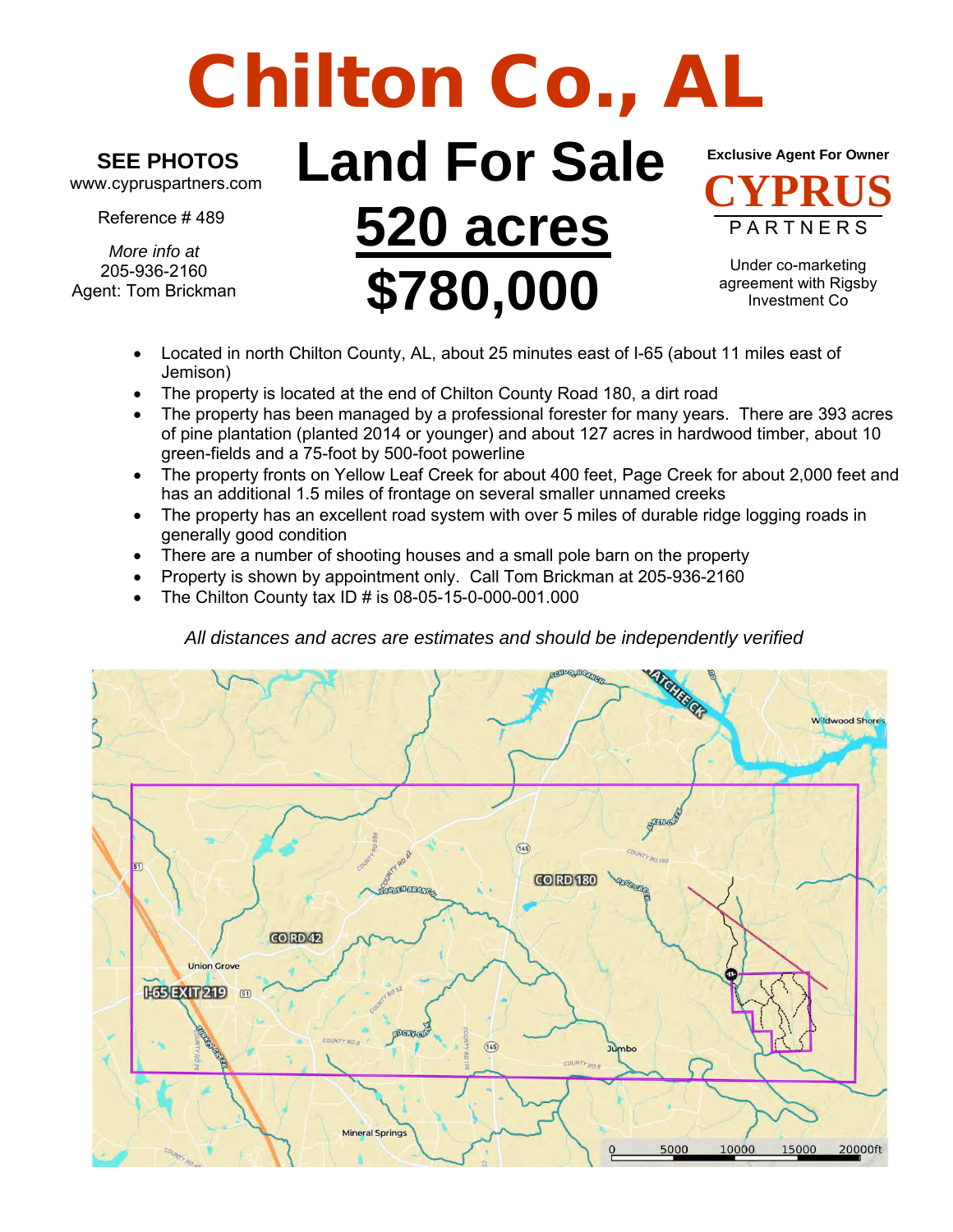#### Driving Instructions

#### From I-65 Exit 219 (Jemison): (25 minutes to the property)

From I-65 Exit #219, head east on Co Rd 42 for 5.6 miles to the intersection with AL Hwy 145. Take a right on Hwy 145 and go 1.1 miles. Take a left on Co Rd 180 (a dirt road) and go 3.6 miles to a dirt road to the right (look for small Cyprus Partners sign). Go 1.5 miles to the gate at the northwest corner of the property. There is an active hunting club on the property. Consequently, the property is shown by appointment only. Call the agent, Tom Brickman, at 205-936-2160 to arrange a showing. The gate is located at Lat: 32° 58' 5.2" N.; Lon: 86° 33' 58.1" W.

### Topographic Map (scale: north line of property is 1 mile long)